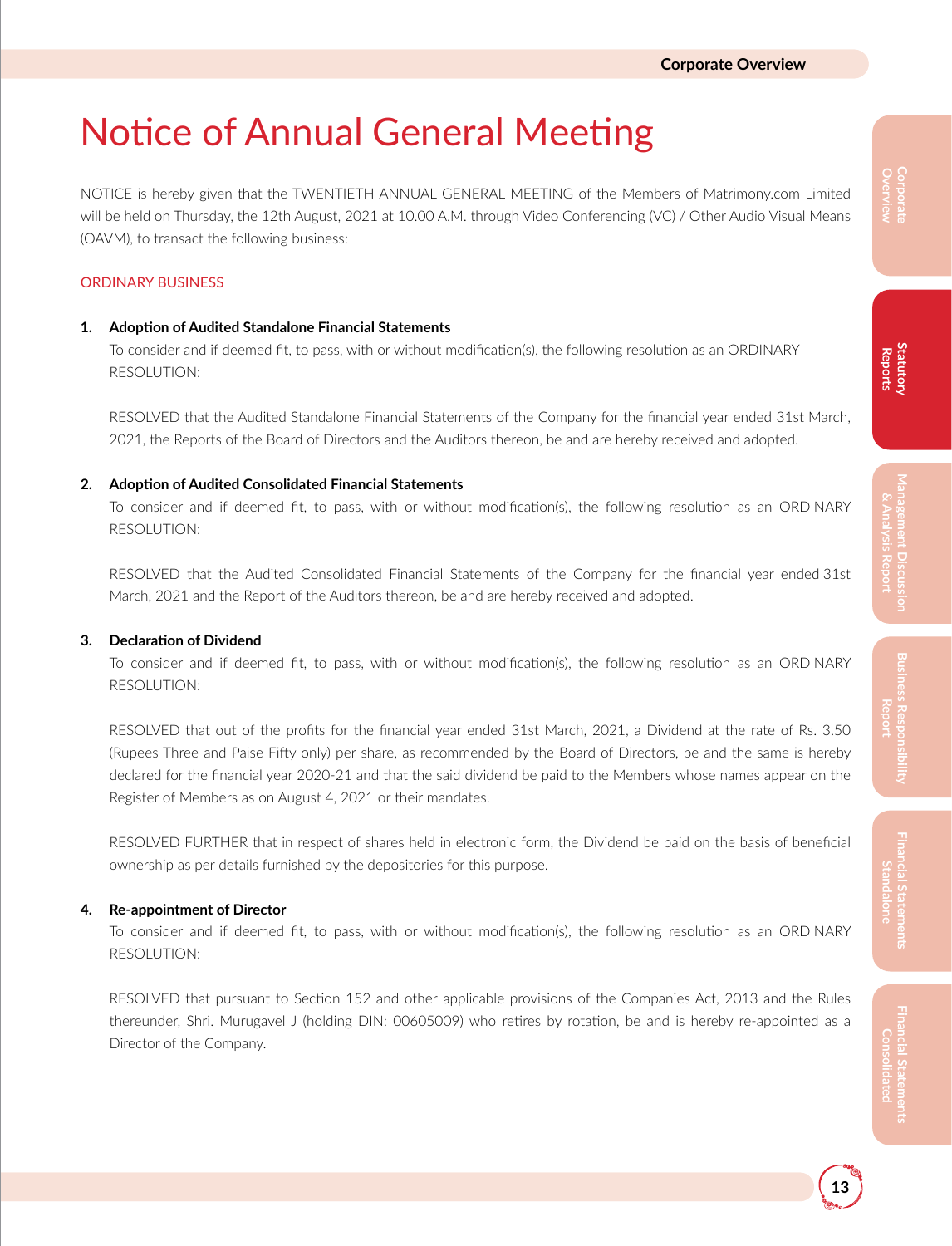#### SPECIAL BUSINESS

#### **5. Appointment of Shri. S.M Sundaram as Independent Director of the Company**

To consider and if deemed fit, to pass, with or without modification(s), the following resolution as an ORDINARY RESOLUTION:

RESOLVED THAT Shri. S.M Sundaram (DIN No. 02137377), who was appointed by the Board of Directors as an Additional Director of the Company effective March 11, 2021 and who holds office up to the date of this Annual General Meeting of the Company in terms of Section 161 of the Companies Act, 2013 ("Act") and who is eligible for appointment and has consented to act as a Director of the Company, be and is hereby appointed a Director of the Company.

RESOLVED FURTHER THAT pursuant to the provisions of Sections 149, 150, 152 and other applicable provisions, if any, of the Act and the Rules framed thereunder read with Schedule IV to the Act and the SEBI (Listing Obligations and Disclosure Requirements) Regulations, 2015 ('Listing Regulations') (including any statutory modification(s) or re-enactment thereof to the Act and Listing Regulations) as amended from time to time and pursuant to the Articles of Association of the Company, Shri. S.M Sundaram (DIN No. 02137377), who meets the criteria for independence as provided in Section 149(6) of the Act and who has submitted a declaration to that effect, be and is hereby appointed as an Independent Director of the Company, not liable to retire by rotation, for a term of five years commencing March 11, 2021 through March 10, 2026."

#### 6. Re-appointment of Shri. Murugavel J as Managing Director for a period from July 1, 2021 to March 31, 2024 and fixing **his remuneration**

To consider and if deemed fit, to pass, with or without modification(s), the following resolution as an ORDINARY RESOLUTION:

RESOLVED THAT pursuant to the provisions of Section 196, 197, 203 and any other applicable provisions of the Companies Act, 2013 and Companies (Appointment and Remuneration of Managerial Personnel) Rules, 2014, read with Schedule V to the Companies Act, 2013, and the SEBI (Listing Obligations and Disclosure Requirements) Regulations, 2015 ('Listing Regulations') (including any statutory modification(s) or re-enactment thereof to the Act and Listing Regulations) and Articles of Association of the Company, approval of the shareholders be and is hereby accorded to appoint Shri. Murugavel J (holding DIN 00605009) as Managing Director of the Company for a period with effect from July 1, 2021 to March 31, 2024.

RESOLVED FURTHER THAT in accordance with the provisions of Sections 196, 197, 203 read with Schedule V and other applicable provisions, if any, of the Companies Act, 2013, The Companies (Appointment and Remuneration of Managerial Personnel) Rules, 2014 and other Rules as may be applicable and the SEBI (Listing Obligations and Disclosure Requirements) Regulations, 2015 ('Listing Regulations') (including any statutory modification(s) or re-enactment thereof to the Act and Listing Regulations) (including any statutory modification(s) or re-enactment(s) thereof for the time being in force), and subject further to the limits prescribed in the Companies Act, 2013, approval be and is hereby accorded for the following terms of remuneration to Shri. Murugavel J with effect from April 1, 2021 upto March 31, 2024

| $\Delta$ | Salarv     | Salary of Rs. 2 crores per annum in the grade of Rs. 2 crores to Rs. 3 crores per annum with<br>authority to the Board or Nomination and Remuneration Committee thereof, to fix the<br>remuneration within the said maximum amount from time to time. The annual increments,<br>which will be effective 1st April each year, will be decided by the Board or a committee<br>thereof and will be merit based and take into account the company's performance. |
|----------|------------|--------------------------------------------------------------------------------------------------------------------------------------------------------------------------------------------------------------------------------------------------------------------------------------------------------------------------------------------------------------------------------------------------------------------------------------------------------------|
| h.       | Allowances | Allowances such as Leave Travel Allowance, Personal Allowance, Special Allowance,<br>Grade Allowance and/or any other allowance as may be determined by the Nomination $\&$<br>Remuneration Committee from time to time.                                                                                                                                                                                                                                     |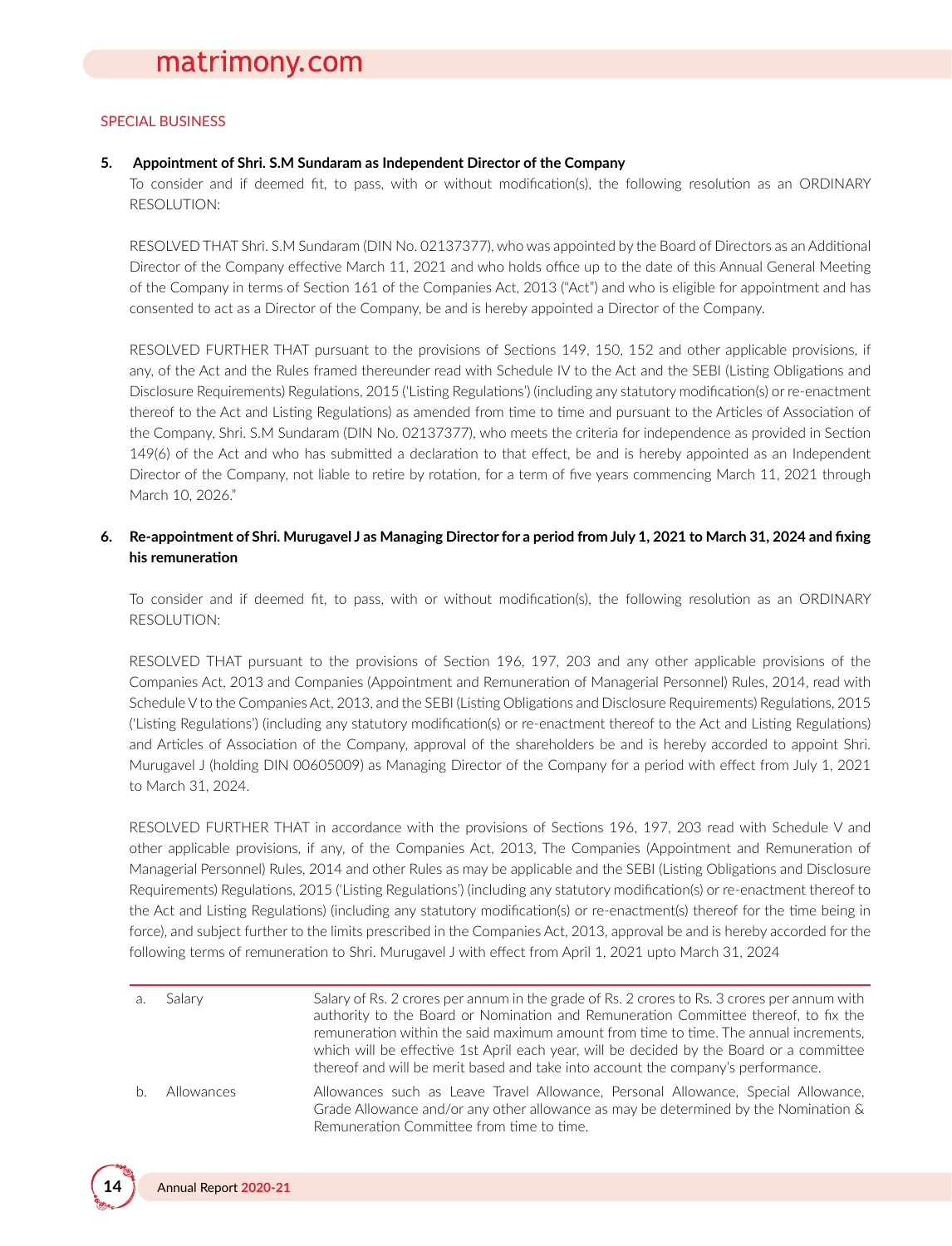pay performance criteria laid down the Board and/or Nomination & Remuneration Committee. d. Perquisites Perquisites such as furnished/unfurnished accommodation to be provided by the Company or house rent allowance in lieu thereof, reimbursement of medical expenses incurred for self and family, club fees, provision of car(s) and any other perquisites, benefits or amenities as per the Company's scheme(s) in force from time to time. e. Retirement benefits Contribution to Provident Fund, Superannuation Fund and Gratuity as per rules of the Fund/Scheme in force from time to time. Encashment of leave as per rules of the Company in force from time to time. f. General (i) In the event of absence or inadequacy of profits in any financial year, Shri. Murugavel J shall be entitled to such minimum remuneration as per Part II of Section II of Schedule V or may be determined by the Board, which shall not without special resolution, exceed the limits prescribed under the Companies Act, 2013 and the Rules made thereunder or any statutory modification or re-enactment thereof. (ii) Perquisites shall be valued in terms of income-tax rules or actual expenditure incurred by the Company in providing the benefit or generally accepted practice as is relevant. Provision of telephone (including at residence) shall not be reckoned as perquisite.

c. Variable Performance Upto 100 % of the fixed salary per annum in addition to the fixed salary subject to the

- (iii) The aggregate remuneration (including salary, allowances, perquisites, incentive/ commission and retirement benefits) for any financial year shall be subject to an overall ceiling prescribed under the Companies Act, 2013.
- (iv) Shri. Murugavel J will not be entitled to any sitting fees for attending meetings of the Board or any Committee thereof.
- (v) Shri. Murugavel J will be subject to all other service conditions as applicable to any other employee of the Company. He will not be entitled for severance fee or other compensation for any loss of office.

RESOLVED FURTHER that for the purpose of giving effect to this Resolution, the Board of Directors or Nomination and Remuneration Committee thereof be and is hereby authorised to do all such acts, deeds, matters and things as they may in their absolute discretion deem necessary, expedient, usual and proper in the best interest of the Company.

> By Order of the Board of Matrimony.com Ltd Sd/-

Place: Chennai S Vijayanand S Vijayanand S Vijayanand S Vijayanand S Vijayanand S Vijayanand S Vijayanand S Vij Date: May 11, 2021 **Company Secretary**  **Overview Corporate**

**Financial Statements Standalone**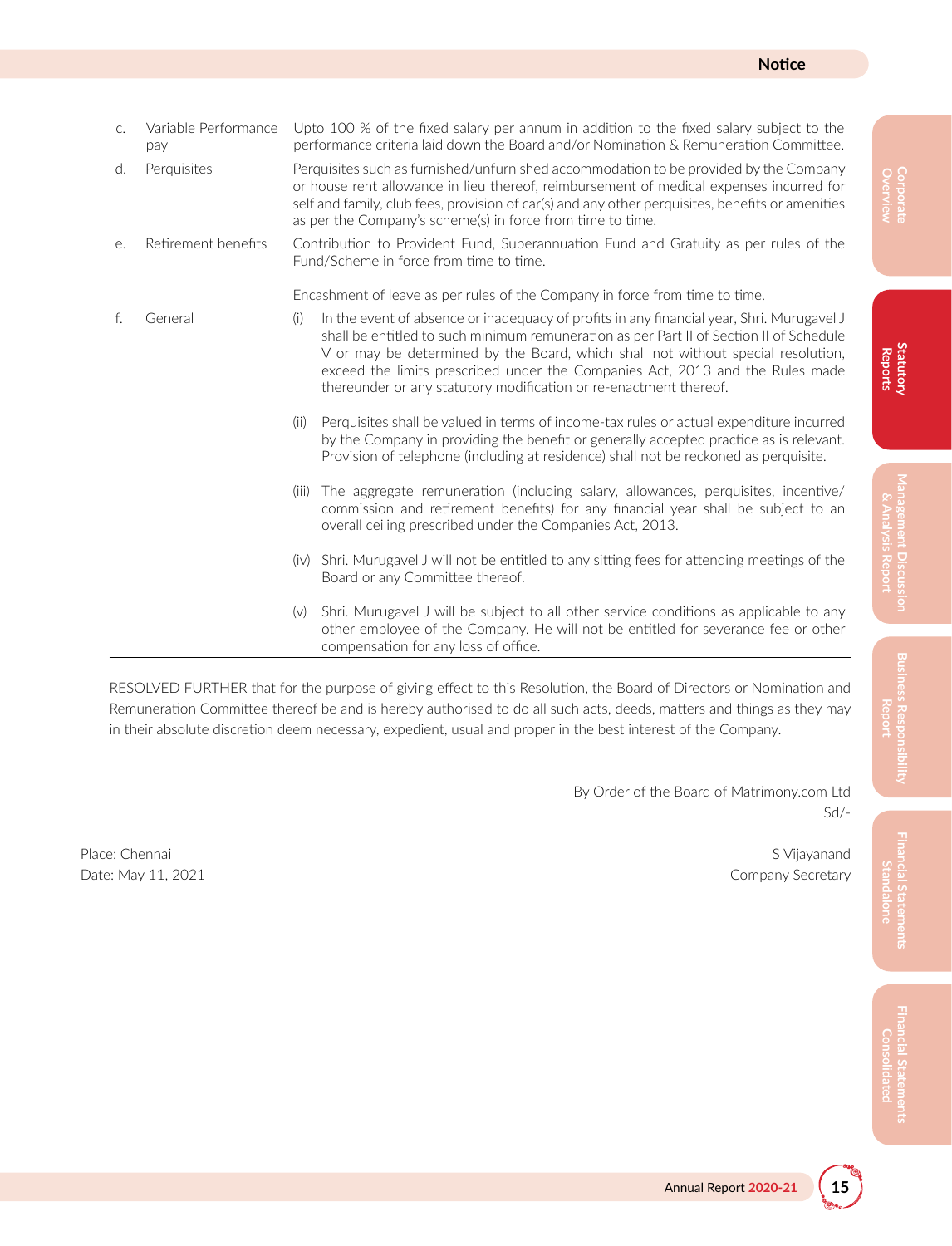# Annexure to the Notice

#### **Details of the Director seeking appointment and re-appointment at the 20th Annual General Meeting**

*[Pursuant to Regulation 36 of the Securities and Exchange Board of India (Listing Obligations and Disclosure Requirements) Regulations, 2015]*

The resume of Shri. Murugavel J & Shri S.M Sundaram, in brief and other details required to be provided pursuant to Regulation 36 of the Securities & Exchange Board of India (Listing Obligations and Disclosure Requirements) Regulations, 2015 and Secretarial Standards on General Meeting are provided below for the consideration of the Members:

#### **Shri. Murugavel J (DIN NO: 00605009 )**

Murugavel Janakiraman, aged 50 years, is a Promoter, Chairman and Managing Director of our Company. He has been associated with the Company since September 5, 2001. He holds a bachelor's degree in science and a master's degree in computer applications from the University of Madras. He started his career at Chennai-based Nucleus Software and moved to Singapore for a brief stint. He worked as a consultant in the US for leading companies on software projects and acquired valuable insights on Internet technologies.

Shri Murugavel J holds 1,14,78,766\* equity shares of the Company. He currently receives a remuneration of Rs. 1.8 Crore and a performance based incentive of upto 100%. The details of the proposed remuneration are available in the text of the resolution pertaining to ITEM No.6 of this notice.

There were 6 Board meetings conducted during the year and Shri. Murugavel has attended all 6 Board meetings.

Shri. Murugavel J holds Directorship in Sys India Pvt Ltd, Consim Info USA Inc and Matrimony DMCC, Dubai, and is member & Chairman of Share Allotment Committee and Corporate Social Responsibility committee and member in Stakeholders Relationship Committee of the Company. He does not hold directorship in any other listed entity.

Shri. Murugavel J, Promoter and Managing Director of the Company, is spouse of Smt.Deepa Murugavel, Non Executive Director. He is not related to the any other Directors and Key Managerial Personnel of the Company, and their relatives.

Except Shri.Murugavel J and Smt.Deepa Murugavel, none of the Directors and Key Managerial Personnel, and their relatives, is concerned or interested, financially or otherwise, in the Resolution relating to his re-appointment.

\* Includes 12 shares held on behalf of shareholders holding fractional shares on consolidation of shares from Rs. 3/- to Rs. 5/- on August 5, 2015

#### **Shri. S.M Sundaram (DIN No. 02137377)**

Shri. S. M. Sundaram aged 55 years, is a Chartered Accountant, a Cost Accountant, a Company Secretary, a Chartered Financial Analyst and a MBA from IIM Ahmedabad, with several all-India ranks. He has about 33 years of professional experience, most of them in senior roles in Finance and Investment Management. He is currently a Partner & CFO at Creaegis, an asset management platform for private equity investments for global endowments and institutional investors. Till April 2018, he was Partner and Chief Financial Officer of Baring Private Equity Partners India, which manages assets of over \$1 billion across multiple fund entities. He was the CFO of CSS Corp, a San Jose-based IT Services company operating in multiple countries till 2007. Till 2000, he was also part of the senior management team at the Sanmar Group, a large business group headquartered in Chennai.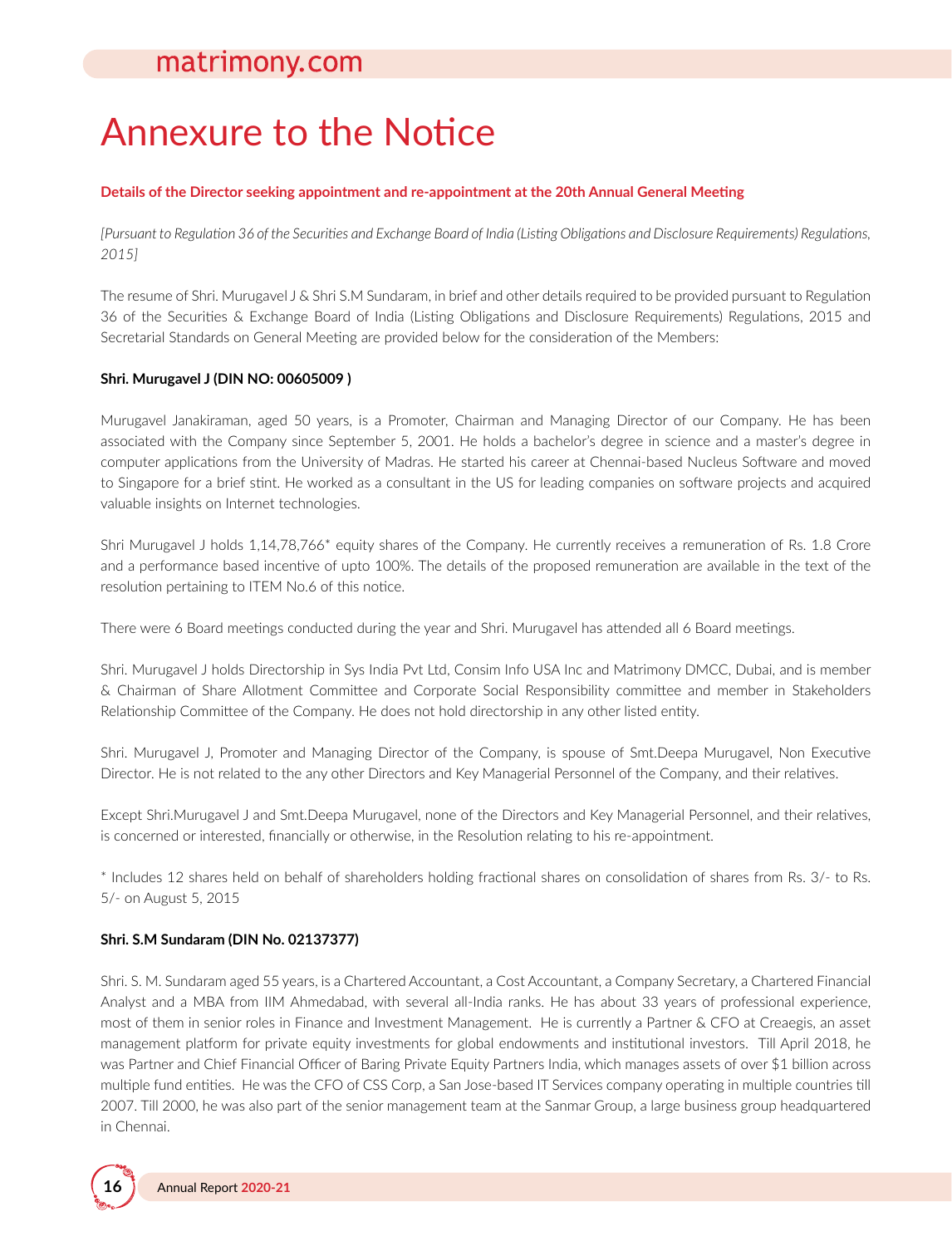#### **Notice**

Shri. S M Sundaram does not hold any equity share in the Company. He was appointed as Audit Committee Chairman and was inducted as member in Risk & Governance Committee and Stakeholders relationship Committee with effect from 30th March 2021.

There were 6 Board meetings conducted during the year. Shri. S.M.Sundaram was appointed on March 11, 2021. Two Board meetings were held after his appointment and he has attended all two Board meetings.

Shri. S.M. Sundaram does not hold any Directorship in any other Indian Company/Listed entity.

He is not related to the any other Directors and Key Managerial Personnel of the Company, and their relatives.

None of the Directors and Key Managerial Personnel, and their relatives, is concerned or interested, financially or otherwise, in the Resolution relating to his appointment.

> By Order of the Board of Matrimony.com Ltd Sd/-

Place: Chennai S Vijayanand S Vijayanand S Vijayanand S Vijayanand S Vijayanand S Vijayanand S Vijayanand S Vijayanand S Vijayanand S Vijayanand S Vijayanand S Vijayanand S Vijayanand S Vijayanand S Vijayanand S Vijayanand

Date: May 11, 2021 Company Secretary

**Financial Statements Consolidated**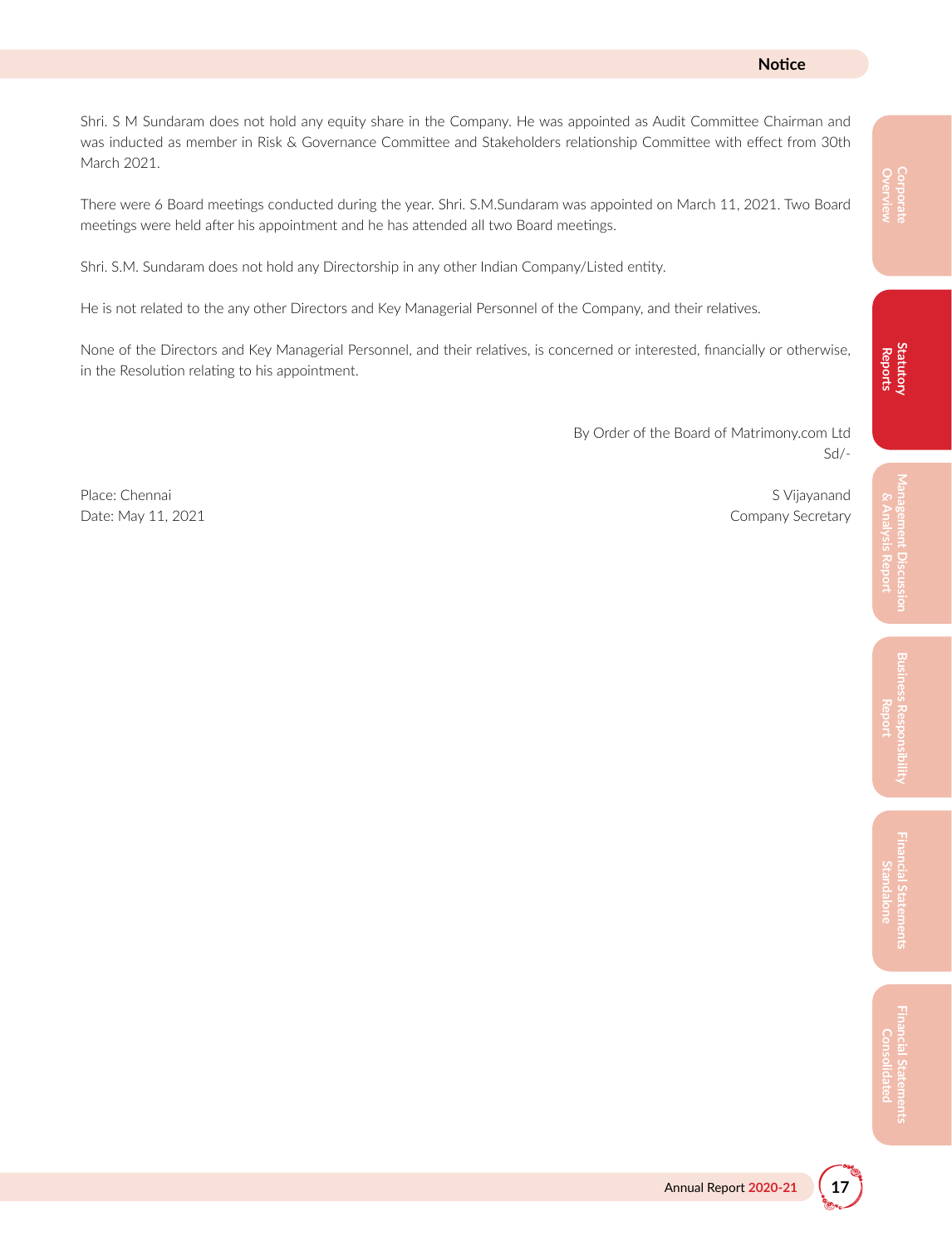**Explanatory Statementin respect ofthe Special Business (pursuantto Section 102 ofthe CompaniesAct, 2013 & Regulation 36 of SEBI (Listing Obligations & Disclosure Requirements) of the Notice dated May 11, 2021**

#### **Item No. 5**

The Board of Directors ("Board"), upon recommendation of the Nomination and Remuneration Committee, appointed Shri. S.M. Sundaram as an Additional (Independent) Director of the Company, not liable to retire by rotation, effective March 11, 2021. Pursuant to the provisions of Section 161 of the Act, Shri. S.M Sundaram will hold office up to the date of the ensuing Annual General Meeting ("AGM") and is eligible to be appointed as a Director of the Company.

The Company has received from Shri. S.M Sundaram (i) Consent in writing to act as Director in Form DIR-2 pursuant to Rule 8 of the Companies (Appointment & Qualification of Directors) Rules,2014, (ii) Intimation in Form DIR-8 in terms of the Companies (Appointment & Qualification of Directors) Rules, 2014, to the effect that he is not disqualified under Section 164(2) of the Act and (iii) a declaration to the effect that he meets the criteria of independence as provided under Section 149(6) of the Act.

The resolution seeks the approval of the Members in terms of Section 149 and other applicable provisions of the Act, read with Schedule IV of the Act and the Rules made thereunder, for appointment of Shri. S.M.Sundaram as an Independent Director of the Company for a period commencing March 11, 2021 through March 10, 2026. Shri. S.M.Sundaram, once appointed, will not be liable to retire by rotation. In the opinion of the Board, Shri. S.M.Sundaram is a person of integrity, fulfils the conditions specified in the Act and the Rules made thereunder and is independent of the Management of the Company. A copy of the letter of appointment of Shri. S.M.Sundaram as an Independent Director setting out the terms and conditions is available for inspection without any fee payable by the Members at the Registered Office of the Company during the normal business hours on working days up to the date of the AGM.

The profile and specific areas of expertise of Shri. S.M.Sundaram are provided in page no. 16 & 17 to this Notice.

None of the Director(s) and Key Managerial Personnel of the Company or their respective relatives, except Shri. S.M.Sundaram, to whom the resolution relates, are concerned or interested in the Resolution mentioned at Item No. 5 of the Notice.

The Board recommends the resolution set forth in Item No. 5 for the approval of the Members.

#### **Item No.6**

Shri. Murugavel J was appointed as Director & Chief Executive Officer on September 5, 2001. The company was converted into Public limited company with effect from January 2, 2015. He was appointed as Managing Director for a period of 3 years each from July 1, 2015 and from July 1, 2018. The approval of the shareholders is sought for re-appointment of Shri. Murugavel J as Managing Director of the Company for a period from July 1, 2021 to March 31, 2024. At its meeting held on May 11, 2021, the Board of Directors had reappointed him as Managing Director of the Company, subject to the approval of the shareholders, for a period with effect from July 1, 2021 to March 31, 2024.

Information about the appointee: The details are available in Page No. 16.

Approval of the shareholders is sought for the re-appointment of and the remuneration payable to Shri. Murugavel J as Managing Director and for the other terms and conditions as detailed in the Ordinary Resolution set out in Item No.6 of the Notice. The Board recommends the Resolution for approval by the Members of the Company.

Except Shri. Murugavel J, being the appointee and Smt. Deepa Murugavel, Director, none of the Directors of the Company and Key Managerial Personnel of the Company and their relatives is concerned or interested, financially or otherwise, in the aforesaid Ordinary Resolution.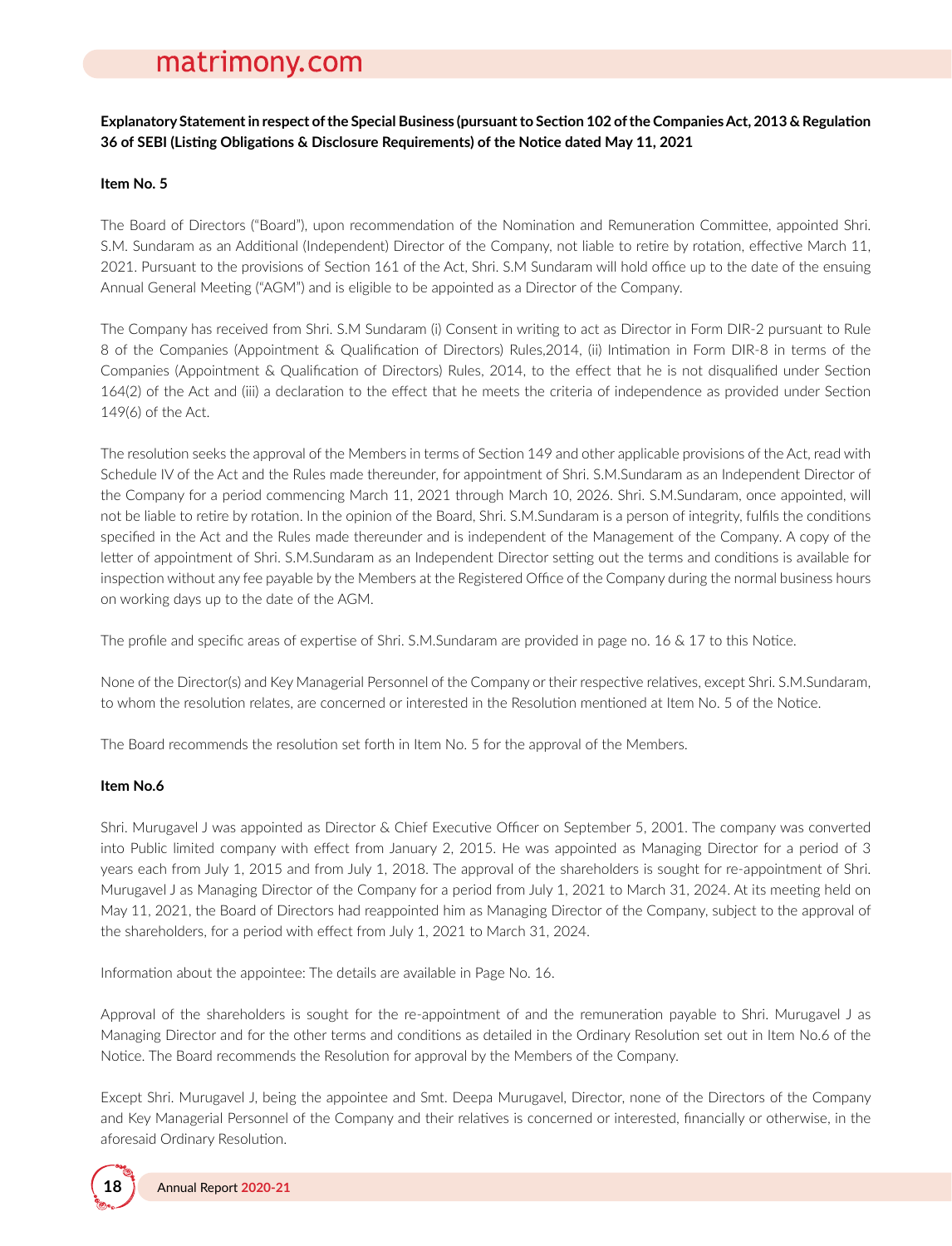#### NOTES:

- 1. In view of the prevailing lock down situation across the country due to outbreak of the COVID-19 pandemic and restrictions on the movements apart from social distancing, MCA (Ministry of Corporate Affairs) vide circular Nos. Circular No. 02/2021 dated January 13, 2021 read with circulars nos Circular No. 14/2020 dated April 08, 2020, Circular No.17/2020 dated April 13, 2020, Circular No. 20/2020 dated May 05, 2020 and SEBI vide Circular Nos .SEBI/HO/ CFD/CMD2/CIR/P/2021/11 dated January 15, 2021 read with SEBI/HO/CFD/CMD1/CIR/P/2020/79 dated May 12, 2020 relaxed certain provisions relating to conducting of General meetings and permitted the Companies to hold their AGM through VC/OVAM.
- 2. The relevant details, pursuant to Regulations 26(4) and 36(3) of the SEBI Listing Regulations and Secretarial Standard on General Meetings issued by the Institute of Company Secretaries of India, in respect of Director seeking re-appointment at this AGM is annexed.
- 3. The Company has fixed Wednesday, August 4, 2021 as the 'Record Date' for determining entitlement of members to final dividend for the financial year ended March 31, 2021, if approved at the AGM.
- 4. If the final dividend, as recommended by the Board of Directors, is approved at the AGM, payment of such dividend subject to deduction of tax at source will be made within 30 days from the date of AGM as per the details below:
	- i. To all Beneficial Owners in respect of shares held in dematerialized form as per the data as may be made available by the National Securities Depository Limited ("NSDL") and the Central Depository Services (India) Limited ("CDSL"), collectively "Depositories", as of the close of business hours on Wednesday, August 4, 2021.
	- ii. To all Members in respect of shares held in physical form after giving effect to valid transfer, transmission or transposition requests lodged with the Company as of the close of business hours on Wednesday, August 4, 2021.
- 5. As per Regulation 40 of SEBI Listing Regulations, as amended, securities of listed companies can be transferred only in dematerialized form with effect from, April 1, 2019, except in case of request received for transmission or transposition of securities. In view of this and to eliminate all risks associated with physical shares and for ease of portfolio management, members holding shares in physical form are requested to consider converting their holdings to dematerialized form. Members can contact the Company or Company's Registrars and Transfer Agents, Kfin Technologies Pvt Ltd for assistance in this regard.
- 6. To support the 'Green Initiative', Members who have not yet registered their email addresses are requested to register the same with their DPs in case the shares are held by them in electronic form and with Registrar & Transferor agents in case the shares are held by them in physical form.
- 7. Members are requested to intimate changes, if any, pertaining to their name, postal address, email address, telephone/ mobile numbers, Permanent Account Number (PAN), mandates, nominations, power of attorney, bank details such as, name of the bank and branch details, bank account number, MICR code, IFSC code, etc., to their DPs in case the shares are held by them in electronic form and to Registrar & Transferor agents in case the shares are held by them in physical form.
- 8. Members are requested to note that, dividends if not encashed for a consecutive period of 7 years from the date of transfer to Unpaid Dividend Account of the Company, are liable to be transferred to the Investor Education and Protection Fund ("IEPF"). The shares in respect of such unclaimed dividends are also liable to be transferred to the demat account of the IEPF Authority. In view of this, Members are requested to claim their dividends from the Company, within the stipulated timeline.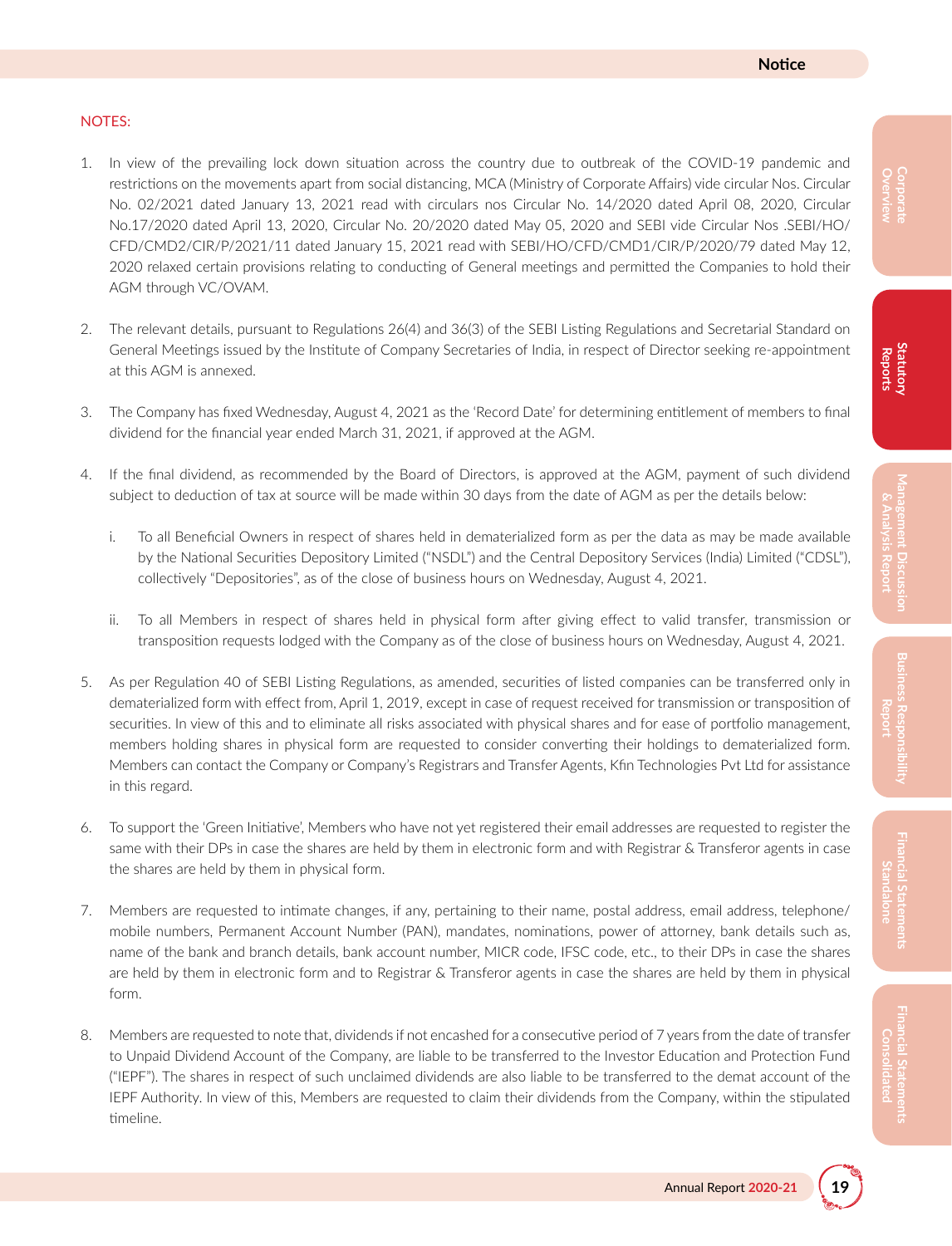- 9. Pursuant to Finance Act 2020, dividend income will be taxable in the hands of shareholders w.e.f. April 1, 2020 and the Company is required to deduct tax at source from dividend paid to shareholders at the prescribed rates. For the prescribed rates for various categories, the shareholders are requested to refer to the Finance Act, 2020 and amendments thereof. The shareholders are requested to update their PAN with the Company/ Registrar & Transferor Agents (in case of shares held in physical mode) and depositories (in case of shares held in demat mode).
- 10. For Resident shareholders, taxes shall be deducted at source under Section 194 of the Income Tax Act, 1961 as below: -

Shareholder having valid PAN: - 10% or as notified by the Government of India. Shareholder not having valid PAN: - 20% or as notified by the Government of India. Insurance Company as specified under Section 194 of the Income Tax Act, 1961:- Nil Mutual Fund specified under clause (23D) of Section 10 of the Act: Nil Alternative Investment Fund (AIF) established in India: Nil

However, no tax shall be deducted on the dividend payable to a resident individual shareholder, if the total dividend to be received by them during the financial year 2020-21 does not exceed ₹ 5,000/- and also in case where resident individual shareholder having valid PAN and who is not liable to pay income tax can submit a yearly declaration in Form No. 15G/15H along with PAN copy, to avail the benefit of non-deduction of tax at source, by sending an E-mail to tax@ matrimony.com on or before 05:00 PM (IST) on August 3, 2021.

In case of Non-resident, shareholders taxes are required to be withheld in accordance with the provisions of Income Tax Act, 1961, at the rate in force. The withholding tax shall be at the rate of 20% (plus applicable surcharge and cess) or as notified by the Government of India on the amount of dividend payable for the following categories

- a) Foreign Institutional Investors (FIIs)/Foreign Portfolio Investors (FPIs)
- b) Other Non-Resident shareholders

Non-resident shareholders other than the FIIs/FPIs can avail beneficial rates, if applicable under any applicable laws, under tax treaty between India and their country of residence, subject to providing necessary documents i.e. (a) No Permanent Establishment and Beneficial Ownership Declaration; (b) Tax Residency Certificate; (c) Form 10F along with copy of PAN duly attested by the shareholder or any other document which may be required to avail the tax treaty benefits. The aforesaid declarations and documents needs to be submitted by sending an E-mail to tax@matrimony.com on or before 05:00 PM (IST) on August 3, 2021.

- 11. At the Eighteenth AGM held on August 7, 2019 the Members approved appointment of S.R. Batliboi Associates LLP, Chartered Accountants (Firm Registration No. 101049W/E300004) as Statutory Auditors of the Company to hold office for a period of three years from the conclusion of that AGM till the conclusion of the Twenty-first AGM.
- 12. In compliance with applicable provisions of the Companies Act, 2013 read with aforesaid MCA circulars, the 20th Annual General Meeting of the company being conducted through Video Conferencing (VC) herein after called as "e-AGM".
- 13. **e-AGM:** Company has appointed M/s KFin Technologies Private Limited, Registrars and Transfer Agents, to provide Video Conferencing facility for the Annual General Meeting and the attendant enablers for conducting of the e-AGM.
- 14. Pursuant to the provisions of the circulars of MCA on the VC/OVAM(e-AGM):
	- a. Members can attend the meeting through log in credentials provided to them to connect to Video conference. Physical attendance of the Members at the Meeting venue is not required
	- b. Appointment of proxy to attend and cast vote on behalf of the member is not available.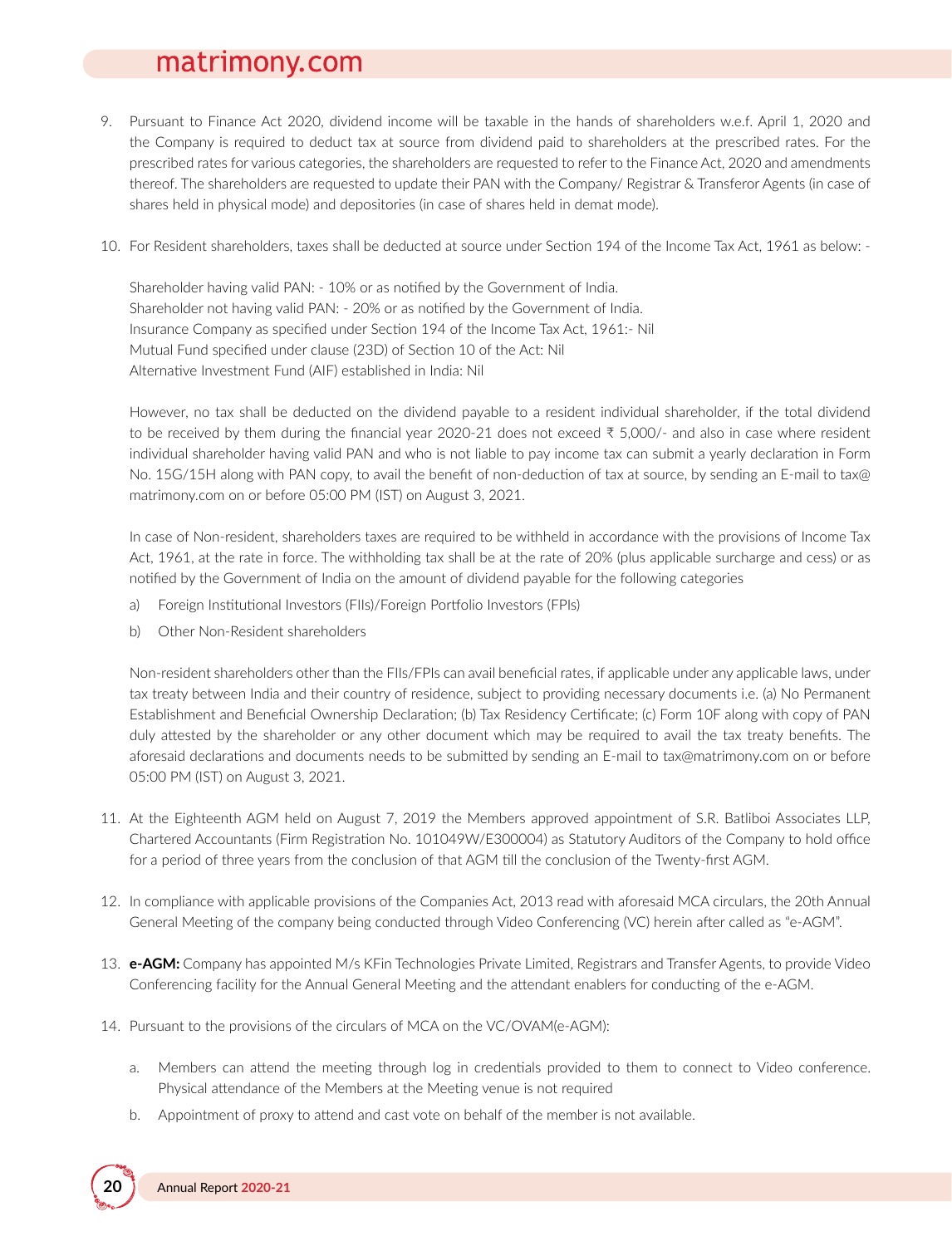- c. Body Corporates are entitled to appoint authorised representatives to attend the e-AGM through VC/OAVM and participate thereat and cast their votes through e-voting.
- 15. The attendance of the Members (members logins) attending the e-AGM will be counted for the purpose of reckoning the quorum under Section 103 of the Companies Act, 2013.
- 16. **Remote e-Voting:** Pursuant to the provisions of Section 108 of the Companies Act, 2013 read with Rule 20 of the Companies (Management and Administration) Rules, 2014 (as amended) and Regulation 44 of SEBI (Listing Obligations & Disclosure Requirements) Regulations 2015 (as amended), and the Circulars issued by the Ministry of Corporate Affairs dated April 08, 2020, April 13, 2020 and May 05, 2020, the Company is providing facility of remote e-voting to its Members through e-Voting agency M/s KFin Technologies Private Limited,
- 17. **Voting at the e-AGM:** Members who could not vote through remote e-voting may avail the e-voting system provided at the venue by M/s KFin Technologies Private Limited.
- 18. The Notice calling the EGM/AGM has been uploaded on the website of the Company at www.matrimony.com. The Notice can also be accessed from the websites of the Stock Exchanges i.e. BSE Limited and National Stock Exchange of India Limited at www.bseindia.com and www.nseindia.com respectively is also available on the website of e-voting agency M/s KFin Technologies Private Limited at the website address https://evoting.kfintech.com/
- 19. Members desiring any information/ clarification on the financial statements or any of the resolutions as detailed in the Notice are requested to write to the Company on or before August 3, 2021 through an E-mail to compliance@matrimony. com, specifying his/her name along with Demat account details. The same shall be replied by the Company suitably.
- 20. The Register of Directors and Key Managerial Personnel and their shareholding maintained under Section 170 of the Companies Act, 2013, the Register of contracts or arrangements in which directors are interested under Section 189 of the Companies Act, 2013 and all other documents mentioned in the Notice will be available for inspection in electronic mode. Members can inspect the same by sending an E-mail to compliance@matrimony.com.

#### Procedure for obtaining the Annual Report, e-AGM notice and e-voting instructions by the shareholders whose email **addresses are not registered with the depositories or with RTA on physical folios:**

- 21. On account of threat posed by COVID-19 and in terms of the MCA and SEBI Circulars, the Company has sent the Annual Report, Notice of e-AGM and e-Voting instructions only in electronic form to the registered email addresses of the shareholders. Therefore, those shareholders who have not yet registered their email address are requested to get their email addresses registered by following the procedure given below:
- 22. Those shareholders who have registered/not registered their mail address and mobile no.s including address and bank details may please contact and validate/update their details with the Depository Participant in case of shares held in electronic form and with the Company's Registrar and Share Transfer Agent, KFin Technologies Private Limited in case the shares held in physical form.
- 23. Shareholders who have not registered their mail address and in consequence the Annual Report, Notice of e-AGM and e-voting notice could not be serviced may temporarily get their email address and mobile number provided with the Company's Registrar and Share Transfer Agent, KFin Technologies Private Limited, by clicking the link: https:// ris.kfintech.com/clientservices/mobilereg/mobileemailreg.aspx for sending the same. Shareholders are requested to follow the process as guided to capture the email address and mobile number for sending the soft copy of the notice and e-voting instructions along with the User ID and Password. In case of any queries, shareholder may write to einward.ris@kfintech.com.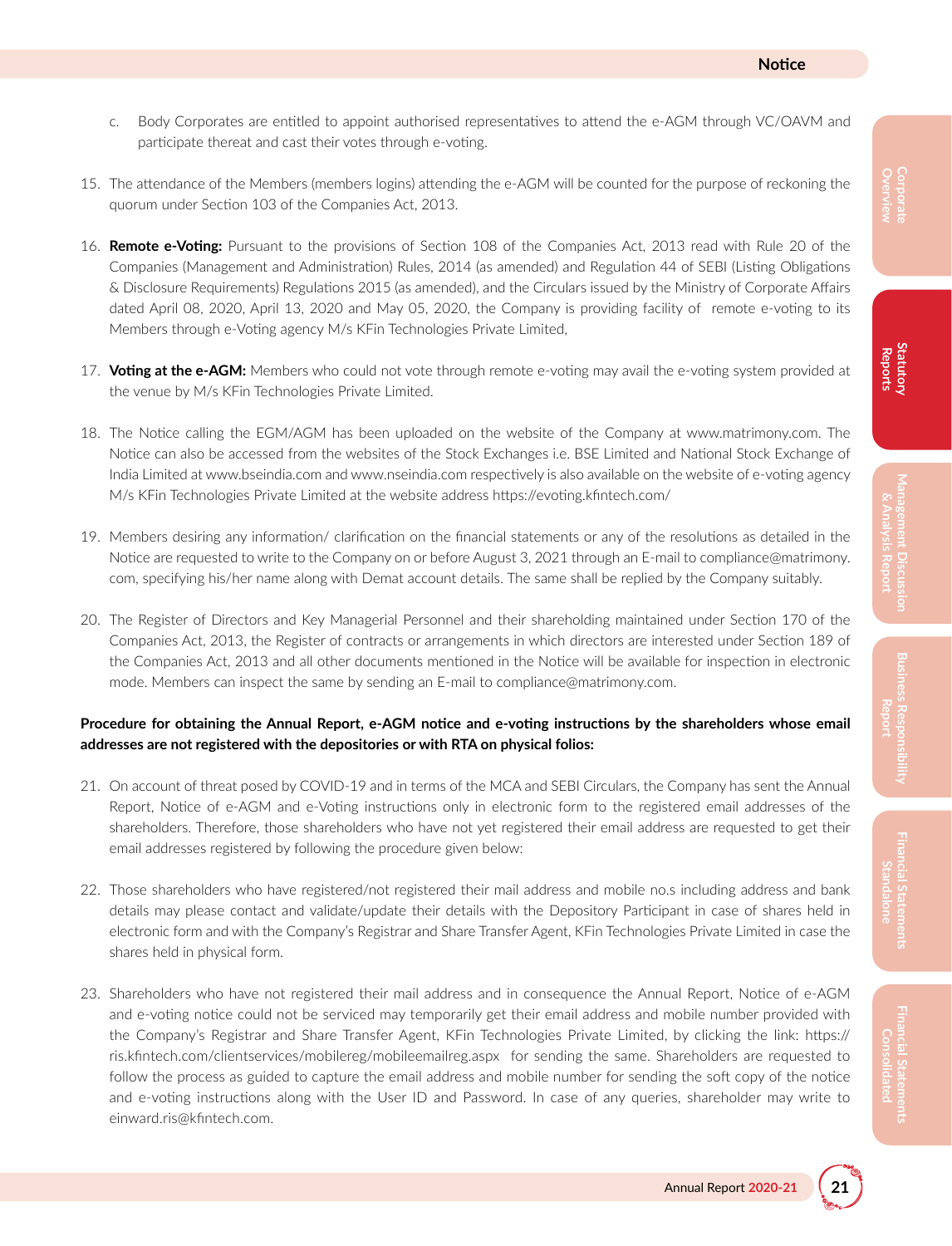- 24. Shareholders may also requested to visit the website of the company www.matrimony.com or the website of the Registrar and Transfer Agent www.kfintech.com for downloading the Annual Report and Notice of the e-AGM.
- 25. Alternatively member may send an e-mail request at the email id einward.ris@kfintech.com along with scanned copy of the signed copy of the request letter providing the email address, mobile number, self-attested PAN copy and Client Master copy in case of electronic folio and copy of share certificate in case of physical folio for sending the Annual report, Notice of e-AGM and the e-voting instructions.

#### **Instructions for the Members for attending the e-AGM through Video Conference:**

- 26. Member will be provided with a facility to attend the e-AGM through video conferencing platform provided by M/s KFin Technologies Private Limited. Members may access the same at https://evoting.kfintech.com/ under shareholders/ members login by using the remote evoting credentials. The link for e-AGM will be available in shareholder/members login where the EVENT and the name of the company can be selected. Please note that the members who do not have the User ID and Password for e-Voting or have forgotten the User ID and Password may retrieve the same by following the remote e-Voting instructions mentioned in the notice.
- 27. Members are encouraged to join the Meeting through Laptops with Google Chrome for better experience.
- 28. Further Members will be required to allow Camera, if any, and hence use Internet with a good speed to avoid any disturbance during the meeting.
- 29. Please note that Participants Connecting from Mobile Devices or Tablets or through Laptop connecting via Mobile Hotspot may experience Audio/Video loss due to Fluctuation in their respective network. It is therefore recommended to use Stable Wi-Fi or LAN Connection to mitigate any kind of aforesaid glitches.
- 30. Since the AGM will be held through VC/OAVM, the route map is not annexed in this Notice.

#### **INSTRUCTIONS FOR ELECTRONIC VOTING [e-voting]**

- i. In compliance with the provisions of Section 108 of the Act, read with Rule 20 of the Companies (Management and Administration) Rules, 2014, as amended from time to time, Regulation 44 of the SEBI Listing Regulations and in terms of SEBI vide circular no. SEBI/HO/CFD/CMD/ CIR/P/2020/242 dated December 9, 2020 in relation to e-Voting Facility provided by Listed Entities, the Members are provided with the facility to cast their vote electronically, through the e-Voting services provided by KFintech, on all the resolutions set forth in this Notice. The instructions for e-Voting are given herein below.
- ii. However, in pursuant to SEBI circular no. SEBI/HO/CFD/CMD/CIR/P/2020/242 dated December 9, 2020 on "e-Voting facility provided by Listed Companies", e-Voting process has been enabled to all the **individual demat account holders,** by way of single login credential, through their demat accounts / websites of Depositories / DPs in order to increase the efficiency of the voting process.
- iii. Individual demat account holders would be able to cast their vote without having to register again with the e-Voting service provider (ESP) thereby not only facilitating seamless authentication but also ease and convenience of participating in e-Voting process. Shareholders are advised to update their mobile number and e-mail ID with their DPs to access e-Voting facility.
- iv. The remote e-Voting period commences 10.00 A.M. (IST) on Monday, August 09, 2021 to 5.00 P.M. (IST) on Wednesday, August 11, 2021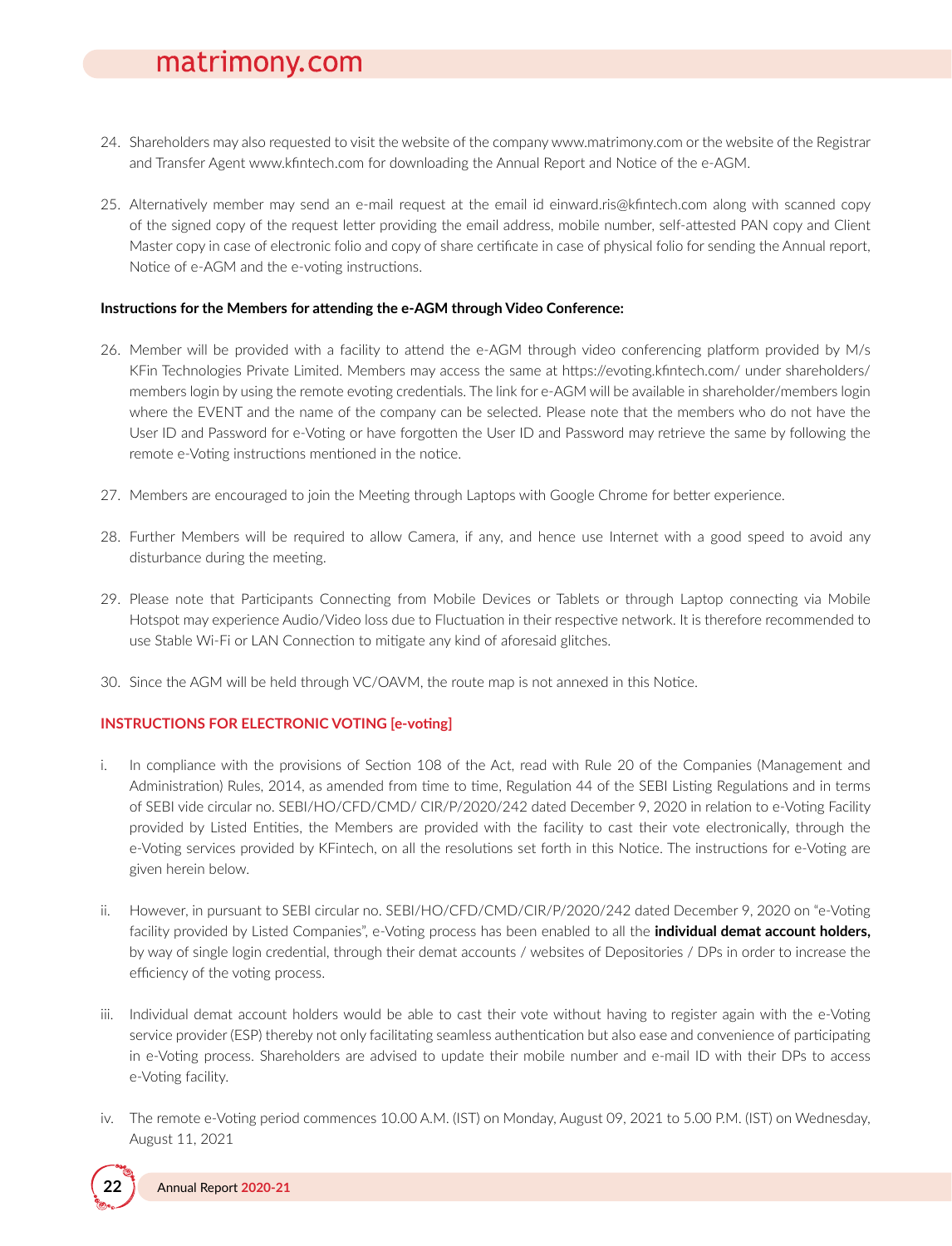- v. The voting rights of Members shall be in proportion to their shares in the paid-up equity share capital of the Company as on the cut-off date.
- vi. Any person holding shares in physical form and non-individual shareholders, who acquires shares of the Company and becomes a Member of the Company after sending of the Notice and holding shares as of the cut-off date, may obtain the login ID and password by sending a request at evoting@Kfintech.com. However, if he / she is already registered with KFintech for remote e-Voting then he /she can use his / her existing User ID and password for casting the vote.
- vii. In case of Individual Shareholders holding securities in demat mode and who acquires shares of the Company and becomes a Member of the Company after sending of the Notice and holding shares as of the cut-off date may follow steps mentioned below under "Login method for remote e-Voting and joining virtual meeting for Individual shareholders holding securities in demat mode."
- viii. The details of the process and manner for remote e-Voting and e-AGM are explained herein below:
	- **Step 1:** Access to Depositories e-Voting system in case of individual shareholders holding shares in demat mode.
	- **Step 2:** Access to KFintech e-Voting system in case of shareholders holding shares in physical and non-individual shareholders in demat mode.
	- **Step 3:** Access to join virtual meetings(e-AGM) of the Company on KFin system to participate e-AGM and vote at the AGM.

#### **Details on Step 1 are mentioned below:**

|  |  |  |  | I) Login method for remote e-Voting for Individual shareholders holding securities in demat mode. |
|--|--|--|--|---------------------------------------------------------------------------------------------------|
|--|--|--|--|---------------------------------------------------------------------------------------------------|

| Type of shareholders |                | <b>Login Method</b>                                                                                           |
|----------------------|----------------|---------------------------------------------------------------------------------------------------------------|
| Individual           | 1.             | User already registered for IDeAS facility:                                                                   |
| Shareholders holding | $\mathbf{L}$   | Visit URL: https://eservices.nsdl.com                                                                         |
| securities in demat  | $\parallel$ .  | Click on the "Beneficial Owner" icon under "Login" under 'IDeAS' section.                                     |
| mode with NSDL       | III.           | On the new page, enter User ID and Password. Post successful authentication, click on<br>"Access to e-Voting" |
|                      |                | IV. Click on company name or e-Voting service provider and you will be re-directed to e-Voting                |
|                      |                | service provider website for casting the vote during the remote e-Voting period.                              |
|                      | 2.             | User not registered for IDeAS e-Services                                                                      |
|                      | I.             | To register click on link : https://eservices.nsdl.com                                                        |
|                      | $\mathbb{H}$ . | Select "Register Online for IDeAS" or click at https://eservices.nsdl.com/SecureWeb/<br>IdeasDirectReg.jsp    |
|                      | III.           | Proceed with completing the required fields.                                                                  |
|                      | IV.            | Follow steps given in points 1                                                                                |
|                      | 3.             | Alternatively by directly accessing the e-Voting website of NSDL                                              |
|                      | I.             | Open URL: https://www.evoting.nsdl.com/                                                                       |
|                      | $\mathbb{I}$ . | Click on the icon "Login" which is available under 'Shareholder/Member' section.                              |
|                      | III.           | A new screen will open. You will have to enter your User ID (i.e. your sixteen digit demat                    |
|                      |                | account number held with NSDL), Password / OTP and a Verification Code as shown on                            |
|                      |                | the screen.                                                                                                   |
|                      |                | IV. Post successful authentication, you will requested to select the name of the company and                  |
|                      |                | the e-Voting Service Provider name, i.e.KFintech.                                                             |
|                      | V.             | On successful selection, you will be redirected to KFintech e-Voting page for casting your                    |
|                      |                | vote during the remote e-Voting period.                                                                       |

## **Overview Corporate**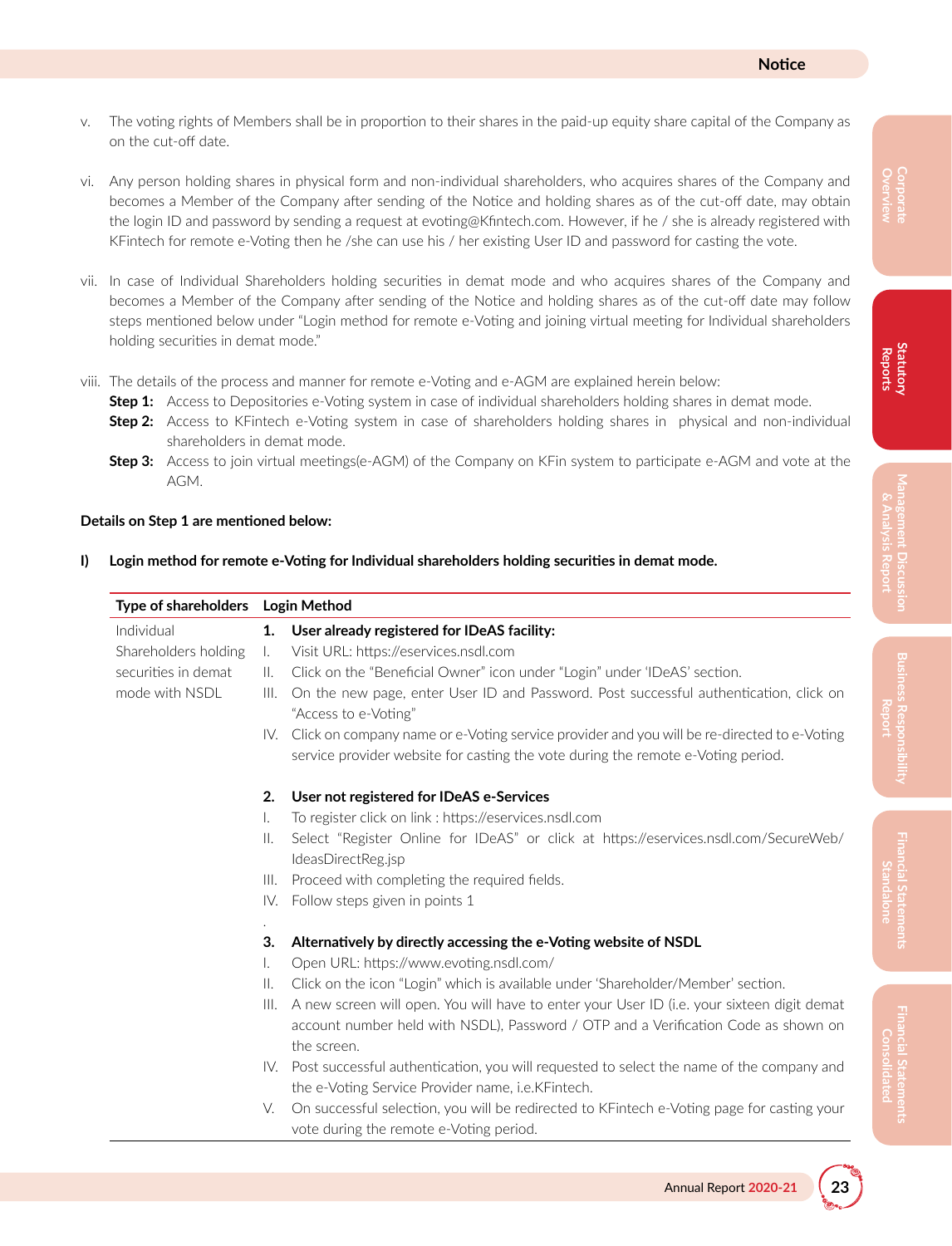| Type of shareholders |                | Login Method                                                                                           |  |  |
|----------------------|----------------|--------------------------------------------------------------------------------------------------------|--|--|
| Individual           | 1.             | Existing user who have opted for Easi / Easiest                                                        |  |  |
| Shareholders holding | Ι.             | Visit URL: https://web.cdslindia.com/myeasi/home/login or URL: www.cdslindia.com                       |  |  |
| securities in demat  | Ш.             | Click on New System Myeasi                                                                             |  |  |
| mode with CDSL       | III.           | Login with your registered user id and password.                                                       |  |  |
|                      | IV.            | The user will see the e-Voting Menu. The Menu will have links of ESP i.e. KFintech e-Voting<br>portal. |  |  |
|                      | V.             | Click on e-Voting service provider name to cast your vote.                                             |  |  |
|                      | 2.             | User not registered for Easi/Easiest                                                                   |  |  |
|                      | I.             | Option to register is available at                                                                     |  |  |
|                      |                | https://web.cdslindia.com/myeasi/Registration/EasiRegistration                                         |  |  |
|                      | $\parallel$ .  | Proceed with completing the required fields.                                                           |  |  |
|                      | III.           | Follow the steps given in point 1                                                                      |  |  |
|                      |                |                                                                                                        |  |  |
|                      | 3.             | Alternatively, by directly accessing the e-Voting website of CDSL                                      |  |  |
|                      | I.             | Visit URL: www.cdslindia.com                                                                           |  |  |
|                      | $\mathbb{I}$ . | Provide your demat Account Number and PAN No.                                                          |  |  |
|                      | III.           | System will authenticate user by sending OTP on registered Mobile & Email as recorded in               |  |  |
|                      |                | the demat Account.                                                                                     |  |  |
|                      |                | IV. After successful authentication, user will be provided links for the respective ESP, i.e.          |  |  |
|                      |                | <b>KFintech</b> where the e- Voting is in progress.                                                    |  |  |
| Individual           | I.             | You can also login using the login credentials of your demat account through your DP                   |  |  |
| Shareholder login    |                | registered with NSDL /CDSL for e-Voting facility.                                                      |  |  |
| through their demat  | II.            | Once logged-in, you will be able to see e-Voting option.Once you click on e-Voting option,             |  |  |
| accounts / Website   |                | you will be redirected to NSDL / CDSL Depository site after successful authentication,                 |  |  |
| of Depository        |                | wherein you can see e-Voting feature.                                                                  |  |  |
| Participant          | III.           | Click on options available against company name or e-Voting service provider - Kfintech                |  |  |
|                      |                | and you will be redirected to e-Voting website of <b>KFintech</b> for casting your vote during the     |  |  |
|                      |                | remote e-Voting period without any further authentication.                                             |  |  |

**Important note:** Members who are unable to retrieve User ID / Password are advised to use Forgot user ID and Forgot Password option available at respective websites.

Helpdesk for Individual Shareholders holding securities in demat mode for any technical issues related to login through Depository i.e. NSDL and CDSL.

| Login type           | Helpdesk details                                                                                  |
|----------------------|---------------------------------------------------------------------------------------------------|
| Securities held with | Please contact NSDL helpdesk by sending a request at evoting@nsdl.co.in or call at toll free no.: |
| <b>NSDL</b>          | 1800 1020 990 and 1800 22 44 30                                                                   |
| Securities held with | Please contact CDSL helpdesk by sending a request at helpdesk.evoting@cdslindia.com or            |
| <b>CDSL</b>          | contact at 022-23058738 or 022-23058542-43                                                        |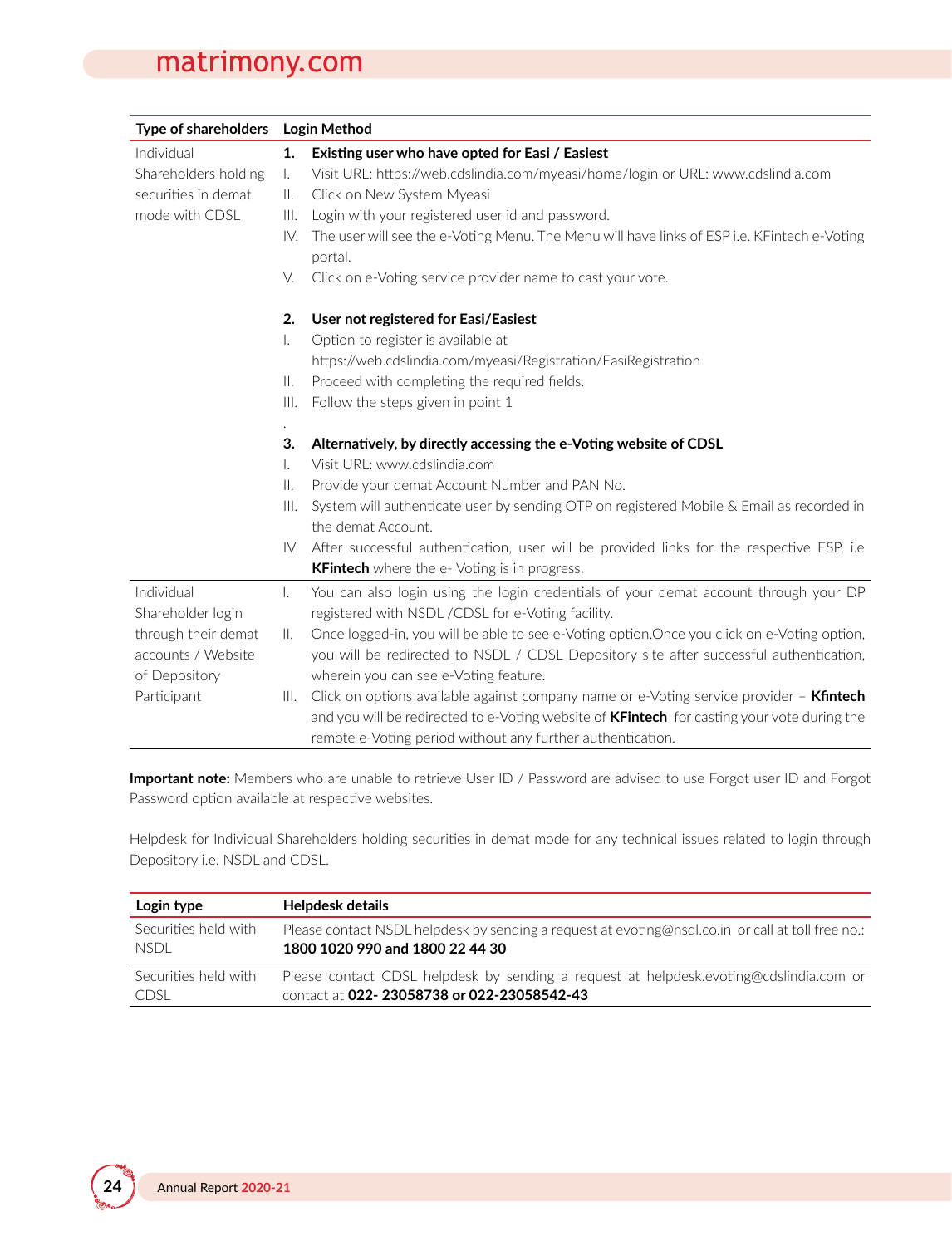#### **Details on Step 2 are mentioned below:**

- II) Login method for e-Voting for shareholders other than Individual's shareholders holding securities in demat mode and **shareholders holding securities in physical mode.**
	- (A) Members whose email IDs are registered with the Company/ Depository Participants (s), will receive an email from KFintech which will include details of E-Voting Event Number (EVEN), USER ID and password. They will have to follow the following process:
		- i. Launch internet browser by typing the URL: https://emeetings.kfintech.com/
		- ii. Enter the login credentials (i.e. User ID and password). In case of physical folio, User ID will be EVEN (E-Voting Event Number) xxxx, followed by folio number. In case of Demat account, User ID will be your DP ID and Client ID. However, if you are already registered with KFintech for e-voting, you can use your existing User ID and password for casting the vote.
		- iii. After entering these details appropriately, click on "LOGIN".
		- iv. You will now reach password change Menu wherein you are required to mandatorily change your password. The new password shall comprise of minimum 8 characters with at least one upper case (A- Z), one lower case (a-z), one numeric value (0-9) and a special character ( $@, #,$ \$, etc.,). The system will prompt you to change your password and update your contact details like mobile number, email ID etc. on first login. You may also enter a secret question and answer of your choice to retrieve your password in case you forget it. It is strongly recommended that you do not share your password with any other person and that you take utmost care to keep your password confidential.
		- v. You need to login again with the new credentials.
		- vi. On successful login, the system will prompt you to select the "EVEN" and click on "Submit"
		- vii. On the voting page, enter the number of shares (which represents the number of votes) as on the Cut-off Date under "FOR/AGAINST" or alternatively, you may partially enter any number in "FOR" and partially "AGAINST" but the total number in "FOR/AGAINST" taken together shall not exceed your total shareholding as mentioned herein above. You may also choose the option ABSTAIN. If the Member does not indicate either "FOR" or "AGAINST" it will be treated as "ABSTAIN" and the shares held will not be counted under either head.
		- viii. Members holding multiple folios/demat accounts shall choose the voting process separately for each folio/ demat accounts.
		- ix. Voting has to be done for each item of the notice separately. In case you do not desire to cast your vote on any specific item, it will be treated as abstained.
		- x. You may then cast your vote by selecting an appropriate option and click on "Submit".
		- xi. A confirmation box will be displayed. Click "OK" to confirm else "CANCEL" to modify. Once you have voted on the resolution (s), you will not be allowed to modify your vote. During the voting period, Members can login any number of times till they have voted on the Resolution(s).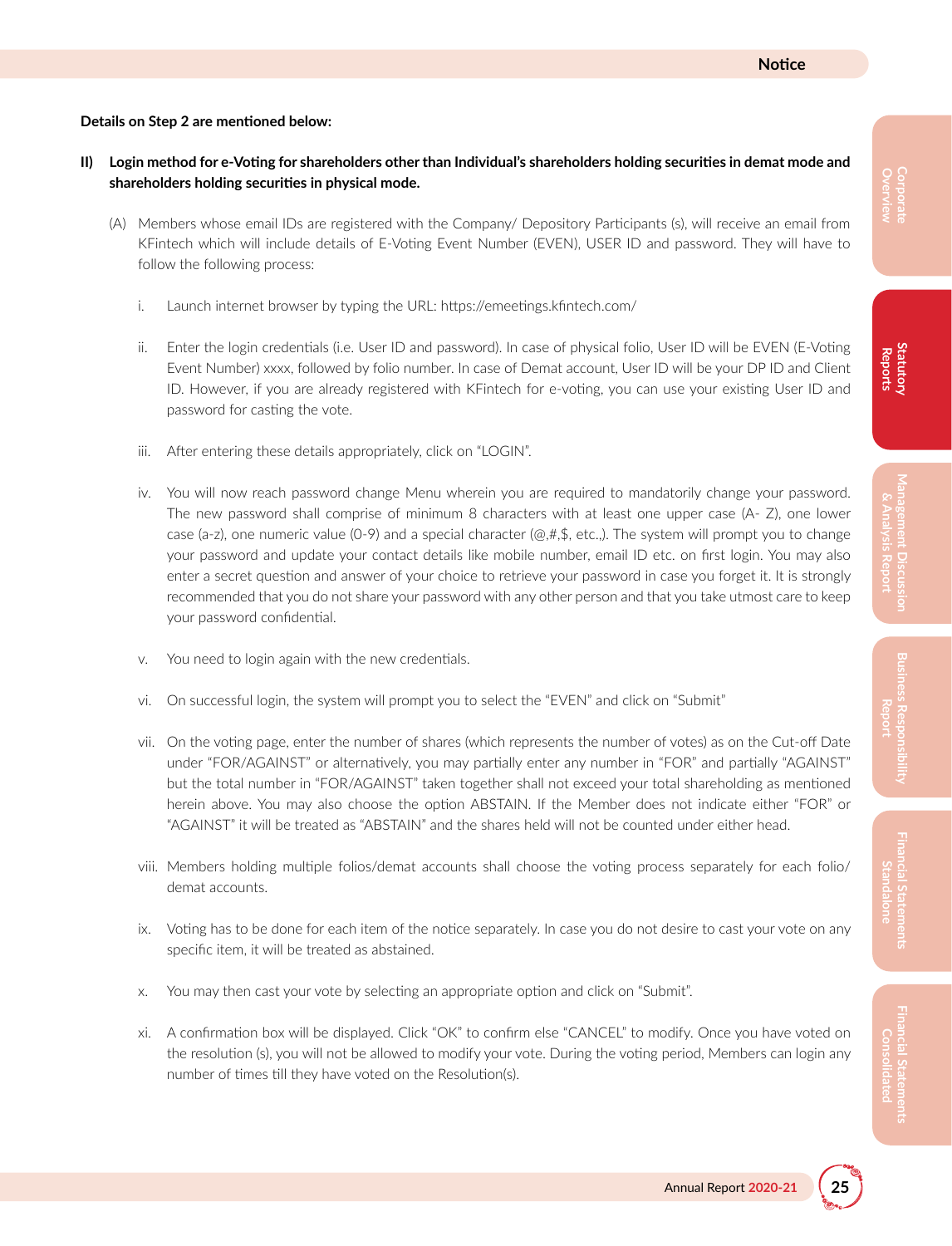- xii. Corporate/Institutional Members (i.e. other than Individuals, HUF, NRI etc.) are also required to send scanned certified true copy (PDF Format) of the Board Resolution/Authority Letter etc., authorizing its representative to attend the AGM through VC / OAVM on its behalf and to cast its vote through remote e-voting together with attested specimen signature(s) of the duly authorised representative(s), to the Scrutinizer at email id vsureshpcs@ gmail.com with a copy marked to evoting@kfintech.com. The scanned image of the above-mentioned documents should be in the naming format "Corporate Name\_Even No."
- (B) Members whose email IDs are not registered with the Company/Depository Participants(s), and consequently the Annual Report, Notice of AGM and e-voting instructions cannot be serviced, will have to follow the following process:
	- i. Members are requested to refer Serial no 23, 24 and 25 for the process to be followed.
	- ii. After receiving the e-voting instructions, please follow all steps above to cast your vote by electronic means.

#### **Details on Step 3 are mentioned below:**

#### III) Instructions for all the shareholders, including Individual, other than Individual and Physical, for attending the AGM of **the Company through VC/OAVM and e-Voting during the meeting.**

- i. Member will be provided with a facility to attend the AGM through VC / OAVM platform provided by KFintech. Members may access the same at https://emeetings.kfintech.com/ by using the e-voting login credentials provided in the email received from the Company/KFintech. After logging in, click on the Video Conference tab and select the EVEN of the Company. Click on the video symbol and accept the meeting etiquettes to join the meeting. Please note that the members who do not have the User ID and Password for e-Voting or have forgotten the User ID and Password may retrieve the same by following the remote e-Voting instructions mentioned above.
- ii. Facility for joining AGM though VC/ OAVM shall open atleast 15 minutes before the commencement of the Meeting.
- iii. Members are encouraged to join the Meeting through Laptops/ Desktops with Google Chrome (preferred browser), Safari, Internet Explorer, Microsoft Edge, Mozilla Firefox 22.
- iv. Members will be required to grant access to the webcam to enable VC / OAVM. Further, Members connecting from Mobile Devices or Tablets or through Laptop connecting via Mobile Hotspot may experience Audio/Video loss due to fluctuation in their respective network. It is therefore recommended to use Stable Wi-Fi or LAN Connection to mitigate any kind of aforesaid glitches.
- v. As the AGM is being conducted through VC / OAVM, for the smooth conduct of proceedings of the AGM, Members are encouraged to express their views / send their queries in advance mentioning their name, demat account number / folio number, email id, mobile number at compliance@matrimony.com. Questions /queries received by the Company till 5 PM on August 11, 2021 shall only be considered and responded during the AGM.
- vi. The Members who have not cast their vote through remote e-voting shall be eligible to cast their vote through e-voting system available during the AGM. E-voting during the AGM is integrated with the VC / OAVM platform. The Members may click on the voting icon displayed on the screen to cast their votes.
- vii. A Member can opt for only single mode of voting i.e., through Remote e-voting or voting at the AGM. If a Member casts votes by both modes, then voting done through Remote e-voting shall prevail and vote at the AGM shall be treated as invalid.
- viii. Facility of joining the AGM through VC / OAVM shall be available for atleast 2000 members on first come first served basis.